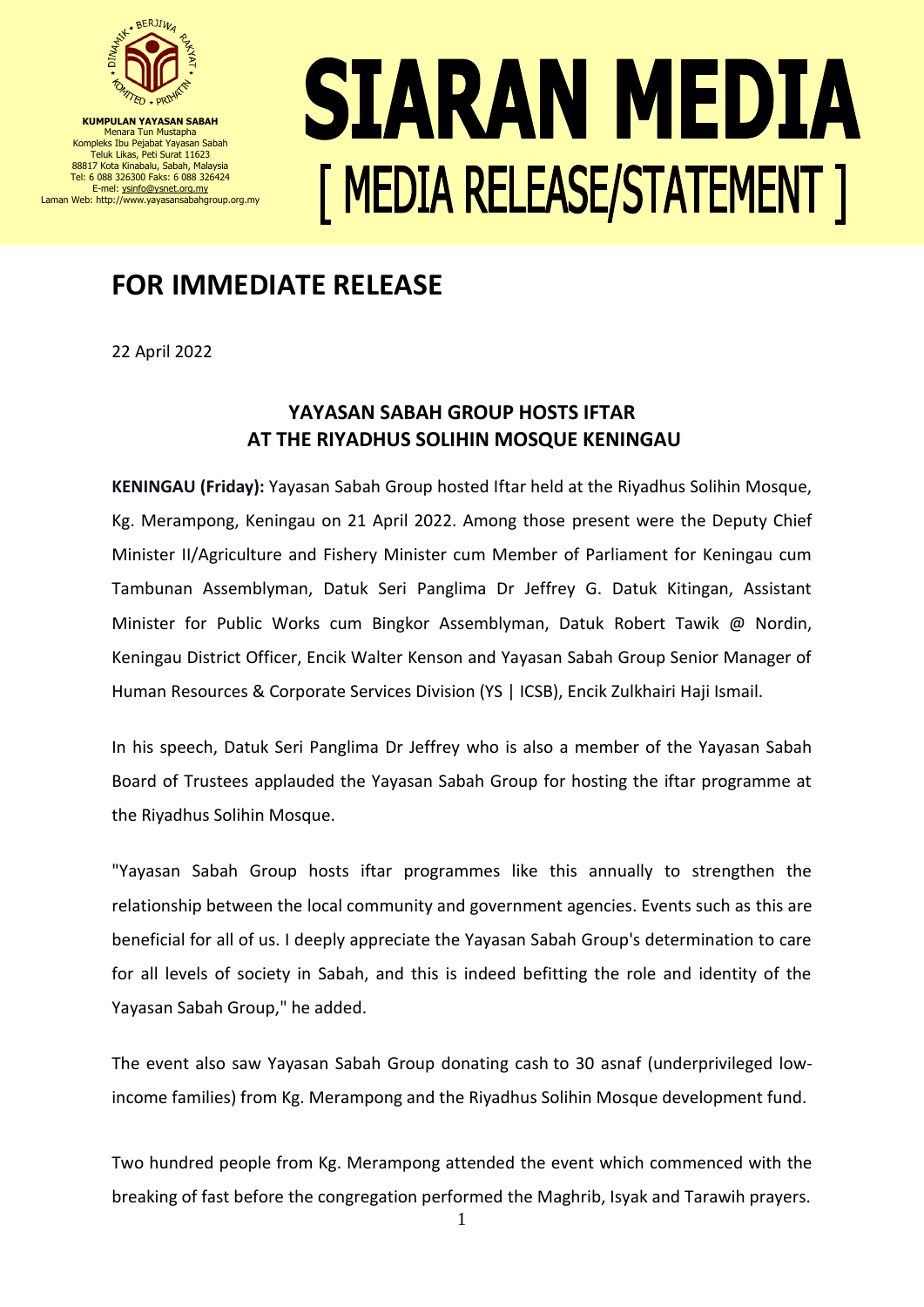The Iftar programme has been a regular fixture on the Yayasan Sabah Group's yearly calendar in giving charity to the less fortunate, providing cash, foodstuff and meals to the needy whilst fostering kinship and friendship between the Yayasan Sabah Group and the community.



**Picture 1:** Datuk Seri Panglima Dr Jeffrey (fourth from right) presenting Yayasan Sabah Group's cash donation to Riyadhus Solihin Mosque Chairman, Ustaz Esibi Lakui @ Halim. Looking on are Encik Zulkhairi (fifth from right), Datuk Robert (third from right) and Encik Walter (second from right).